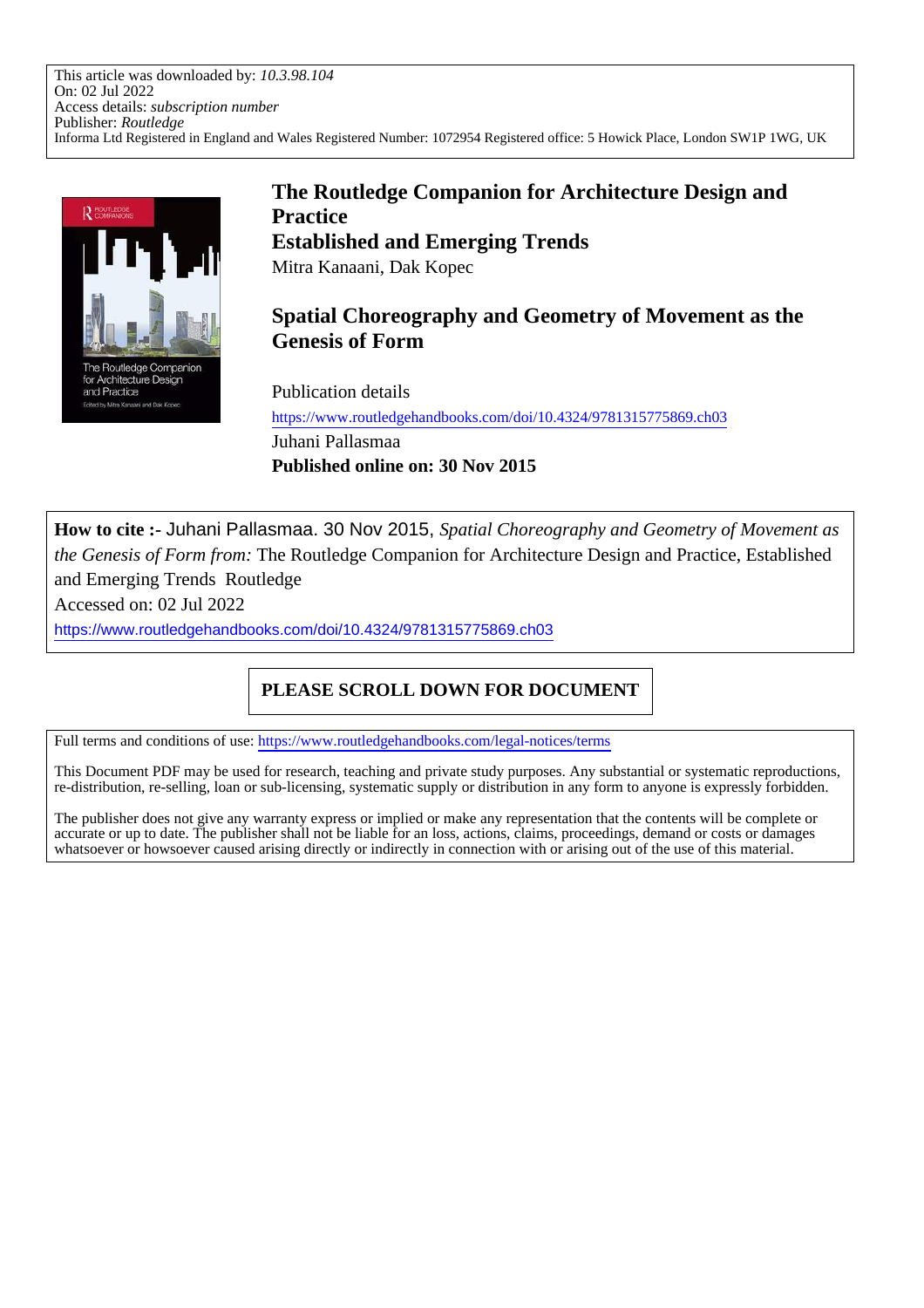# **Spatial Choreography and Geometry of Movement as the Genesis of Form**

The Material and Immaterial in Architecture

*Juhani Pallasmaa*

# **Complexity of Architecture**

Buildings are usually regarded and conceived as material objects of differing degrees of functional, organizational and formal complexity. The design process is normally understood as a conceptual and rational problem-solving task, which develops towards an aesthetic resolution through a distinct rational design logic. Yet, architecture is a hybrid and "impure" discipline, as its practice contains and fuses ingredients from conflicting and irreconcilable categories, such as material structures and mental intentions, engineering and aesthetics, physical facts and cultural beliefs, knowledge and dreams, means and ends. This internal complexity is characteristic to architecture, and it calls for specific methods and approaches, which combine rationality and emotion, logic and intuition, scientific reasoning and embodied artistic creativity. Alvar Aalto (1898–1976), the Finnish master architect, acknowledges the complex and contradictory essence of architecture, and assigns the main role in the design process to an artistic synthesis.

In every case [of creative work], opposites must be reconciled [...] Almost every formal assignment involves dozens, often hundreds, sometimes thousands of conflicting elements that can be forced into functional harmony only by an act of will. This harmony cannot be achieved by any other means than art.

(Aalto, 1997a)

An architectural design task may extend from a single room to extensive and complex entities, such as manufacturing plants, airports and hospitals, for instance. In such extensive buildings, the design process itself is usually dominated by strict technical, functional, and performance requirements, arising from the specific purpose of the building, i.e. movements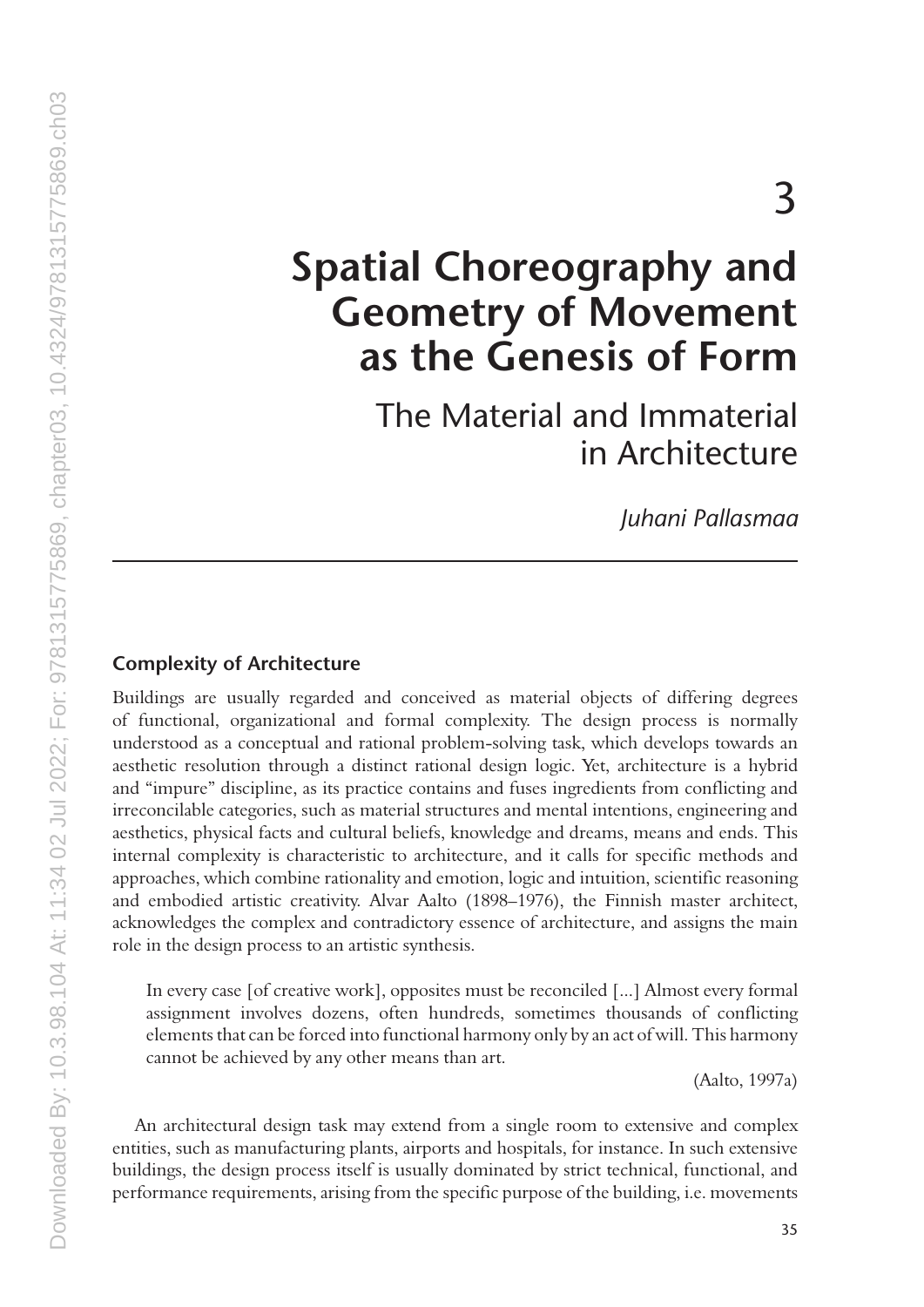of people, materials, vehicles and services, or the detailed performance of various processes from the industrial production line to security systems, patient treatments, and surgical operations. In the case of a factory, the architectural envelope usually follows closely the outlines of the processes and machine lay-outs optimized by process engineers. An impressive example of the significance of spatial thinking in design is the case of the Varkaus Papermill designed by Gullichsen-Kairamo-Vormala Architects, Helsinki, in 1975–85. The architects were able to shorten the huge main volume of the papermill by nearly a hundred meters by redesigning the process three-dimensionally instead of the standard two-dimensional layout of the process engineers.

Yet, only structures with little daily human involvement in their operation, such as highly automated storage structures, or power plants, can be designed on the basis of their rationalized and mechanized operations. Usually architectural tasks contain both technical and rational aspects and various psychological, sensory and emotive requirements. In most types of buildings, human factors, such as ergonomic, physiological, psychological, atmospheric, experiential and symbolic issues actually guide the design process more than any purely mechanical, rational and measurable properties. However, research has made it clear, that the experiential qualities and ambience of any working place has an impact on work efficiency and the mental wellbeing of the workers. It is also evident that even hospitals serve their purpose best, if the experiential atmosphere of their architecture supports processes of healing. Yet, until our time, hospital designs have mainly been rationalized from the perspective of the medical processes and personnel, rather than the individual experiential reality of the patient. Alvar Aalto confesses that at the time he began the design of the legendary Paimio Sanatorium in Finland (1929–1933), he was ill himself and he realized suddenly that the hospitalized patient experiences the hospital setting primarily from a horizontal position. He decided to design the patient rooms for "the horizontal man": "The room design is determined by the depleted strength of the patient, reclining in his bed. The color of the ceiling is chosen for quietness, the light sources are outside the patient's field of vision, the heating is oriented towards the patient's feet, and the water runs soundlessly from the taps to make sure that no patient disturbs his neighbour" (Schildt, 1994). This simple empathic insight led Aalto to design a hospital that is uniquely supportive of healing processes. The architect himself suggests that the sanatorium was designed as "a medical instrument". The general layout and plan solution reflect contemporaneous medical ideas, such as locating the sanatorium in a pine forest, permitting the patients to be outdoors in the sunlight and take walks in the surrounding forest, whereas rooms, equipment and objects were designed for maximum hygienic requirements. Designing the spaces and objects ergonomically, experientially and aesthetically pleasing was yet another aspect of the architect's aspiration. Somewhat later, Aalto extended the lesson of his hospital project to architectural design in general: "Every decision is in some way a compromise which can be attained most readily if we concider human beings at their weakest" (Aalto, 1997b). Instead of supporting a purely intuitive artistic design approach, Aalto wanted to expand the rational method to include even phenomena explored in the fields of neurophysiology and psychology:

My aim was to show that real Rationalism means dealing with all questions related to the object concerned, and to take a rational attitude also to demands that are often dismissed as vague issues of individual taste, but which are shown by more detailed analysis to be derived partly from neurophysiology and partly form psychology. Salvation can be achieved only and primarily via an extended concept of Rationalism.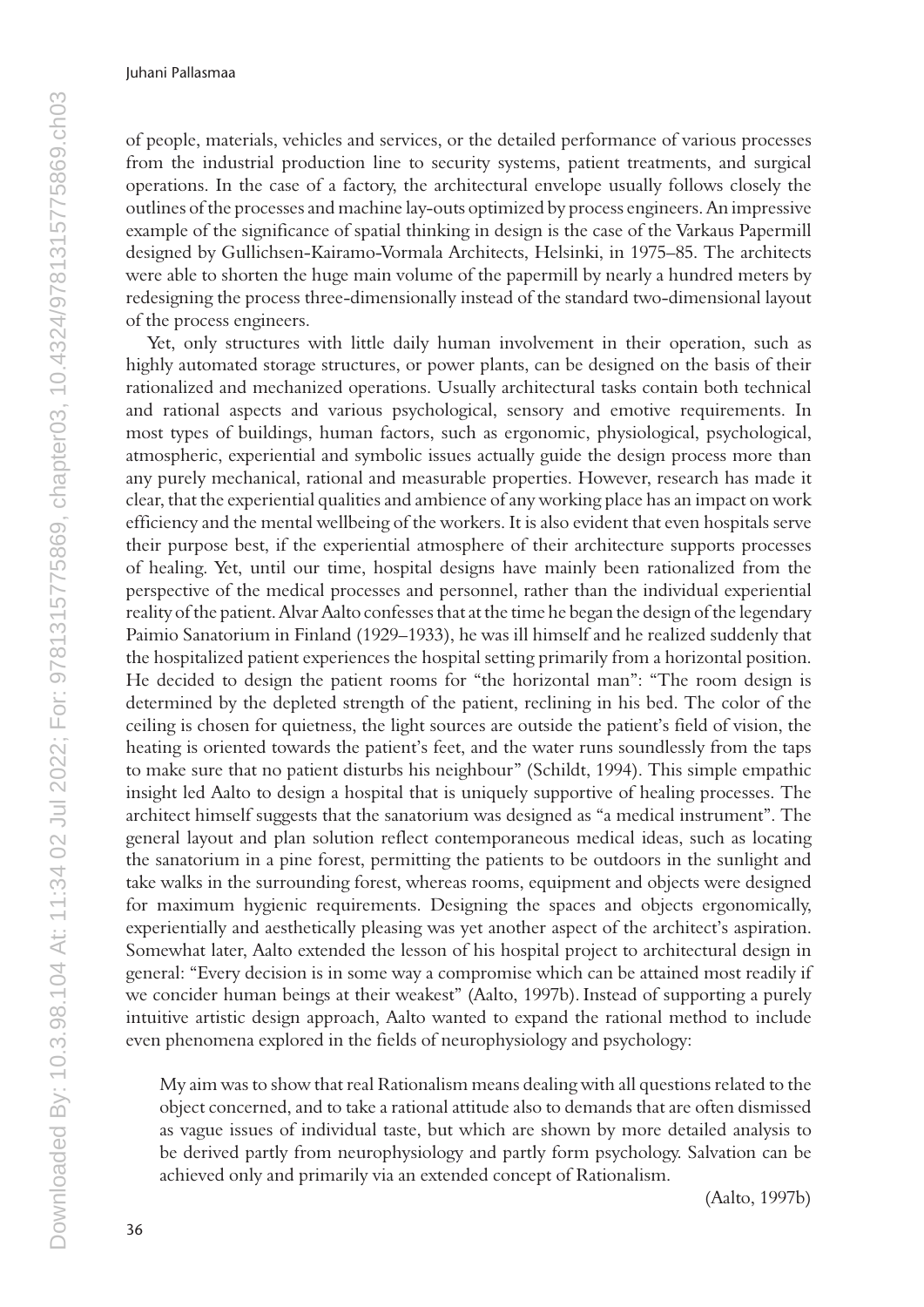Respectively, educational buildings from minute school houses to university complexes, perform well as settings for learning only if they project an appropriately stimulating, inspiring and focusing ambience. Buildings for museums, concert halls and other cultural institutions, need to provide not only the technical and functional circumstances, such as appropriate illumination, air qualities, or acoustic conditions, but they also need to provide specific psychological, perceptual and sensory conditions for the appreciation and enjoyment of the art form in question. Finally, in order to serve as spaces for the purposes of religion and faith, religious buildings have to project an air of meditative focus and sacredness, in addition to the functional requirements largely determined by liturgical traditions.

## **Architecture, Mechanization and Performance**

The architectural structure is a container and facilitator of given activities. However, in the technologized world, the tectonic and spatial structure has to be complimented by an increasing number of technical systems in order to create the required internal climate, and provide the required technical services from appropriate temperature and humidity to conditions of acoustics and illumination. This concerns practically all building types of the technological era. Since the nineteenth century, the role and relative cost of these technical systems have kept growing, and in his well-known essay "A Home is Not a House" of 1965, Reyner Banham (1922–88), one of the leading architectural critics of the time, predicted that the mechanical systems will eventually replace architecture as it has been historically understood (Banham, 1965).

New material technologies have expanded the notion of technical performance to various structural elements, materials and surfaces, sometimes functioning beyond the limits of human perception in a nanometric scale, such as the surface structure of self-cleaning glass. The recent concept of "intelligent buildings" refers to architectural structures whose intended performance is self-regulated to react automatically to different external and internal conditions and their dynamic changes. As architectural expression has largely been based on historically evolved typologies, structures and formal themes—the traditional architectural language—the fast development of technologies related with construction, challenges this inherited language. Although computerized design and production, as well as algorithmic, parametric and computational design processes have opened up entirely new possibilities for creating complex spaces and forms, these methods tend to weaken the experiential and mental meaning of architecture, although the use of computational methods does not exclude intuitive and empathetic judgement. The human fact is that architectural meaning cannot be invented or fabricated, as it is bound to echo the encounter of architecture and the human embodied and historically and culturally determined mind. Architectural meaning arises from the human experiential ground and existential themes, not formal inventions

Altogether, there are architectural tasks in which the rational, utilitarian and measurable realities dominate, and others were experiential, and mental properties and qualities are constitutive. Yet, any architectural structure that engages human beings needs to respond to relevant human needs and expectations—the structures have to become part of the reality of "the flesh of the world," to use a notion of philosopher Maurice Merleau-Ponty (1908– 61) (Merleau-Ponty, 1969). Architectural projects cannot be predetermined, and we can conclude that every architectural entity arises from an interaction and dialectics of the material and immaterial, technical and human, action and structure, rationality and irrationality, definability and undefinability. Today's "performative architecture," a design approach that is methodically projected to respond precisely to carefully analyzed functions and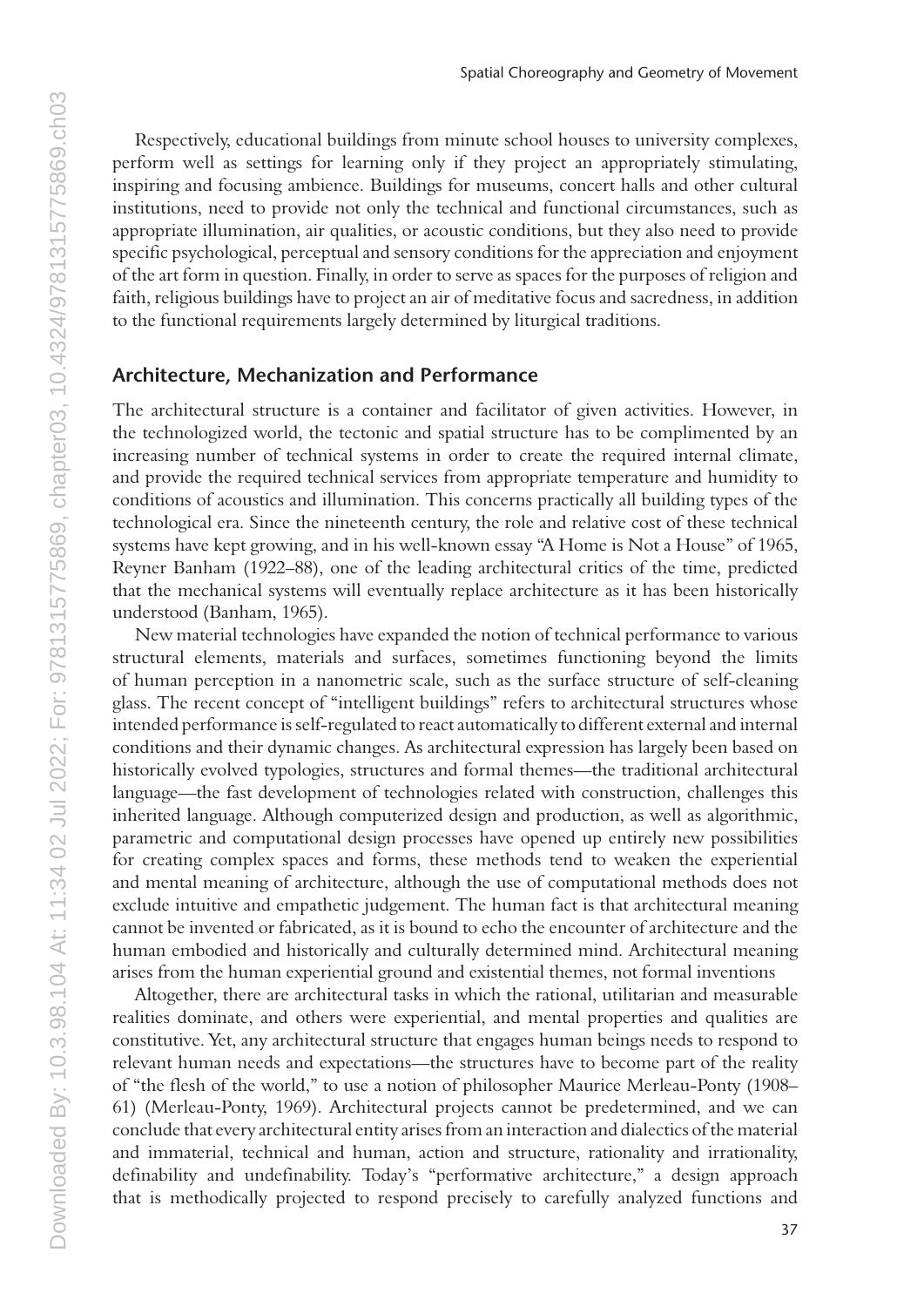requirements of performance, aspires to increase the definability, predictability and certainty in the design process, and consequently, the architectural entity itself. Also the currently crucial requirements for sustainability call for a precise identification, understanding and control of the countless aspects and consequences of the design process, both positive and negative, desirable and undesirable. The entire process from the resources and materials, fabrication and construction to use, eventual dismantling and re-use has to be understood and controlled.

# **Architecture as Meaning and Expression**

An architectural design task aims at a physical structure that is appropriate for its utilitarian purpose. But at the same time of being an actual frame for the activities, the construction is also a mental depiction or metaphor of this very activity. Each aspect of a building channels, guides and articulates action and intentionality, often outside our consciousness, but it also gives these actions specific meanings and qualities. Architecture and built settings frame landscapes, urban settings and life situations, and establish specific horizons of experiencing and understanding them. Besides, architecture articulates and expresses our being in the world; every construction reveals the builders' views of the world although they are mostly unconsciously experienced. We experience ourselves as well as our culture and world articulated by architecture. Our built structures mirror both our internal mental world and our understanding of the external world around us. Every building is a microcosm, a constructed world. As Merleau-Ponty suggests, "We come not to see the work, but the world according to the work" (Merleau-Ponty, 2010). The philosopher speaks here of artistic works, but his claim applies equally to architectural works. Louis Kahn spoke of "human institutions", referring to the multitude of societal and cultural structures and values, which are brought to our awareness and made visible through architecture. The various institutions of political and economic power, production and culture, as well as social hierarchies, are legible in the architectural narrative of every city. Thus architecture is inherently an epic art form. We even understand the course of time primarily through the temporal layering of historical structures. Buildings are markers of the depth of time and they narrate the story of cultural development. We feel safe and invigorated in settings that speak of time and lived life, because they reinforce our confidence in the continuum of time.

# **Spatial Choreography**

All architectural structures are forms of spatial choreography that guides action; space facilitates or prohibits, encourages or prevents, invites or inhibits. This choreography predetermines patterns of movement and behavior, but it also guides experiential characteristics, perceptions, imageries, emotions and feelings. A sensitive and empathic designer intuits human behavior and desire, and this intuitive architectural scripting resonates with the actual user/occupant's natural and instinctual needs and intentions. While designing a house, the designer lives, uses and feels the non-existent house in his imagination on behalf of the future dweller. A correctly placed window is located exactly where the occupant wishes to look out into the garden, or where daylight is needed. The stairway is located where the dweller wishes to enter the floor above or below. Successful architecture does not need manuals or signage for its use, as it reveals its very structure and use in a wordless embodied manner. A profound building is an extension of human bodily and mental actions and capabilities.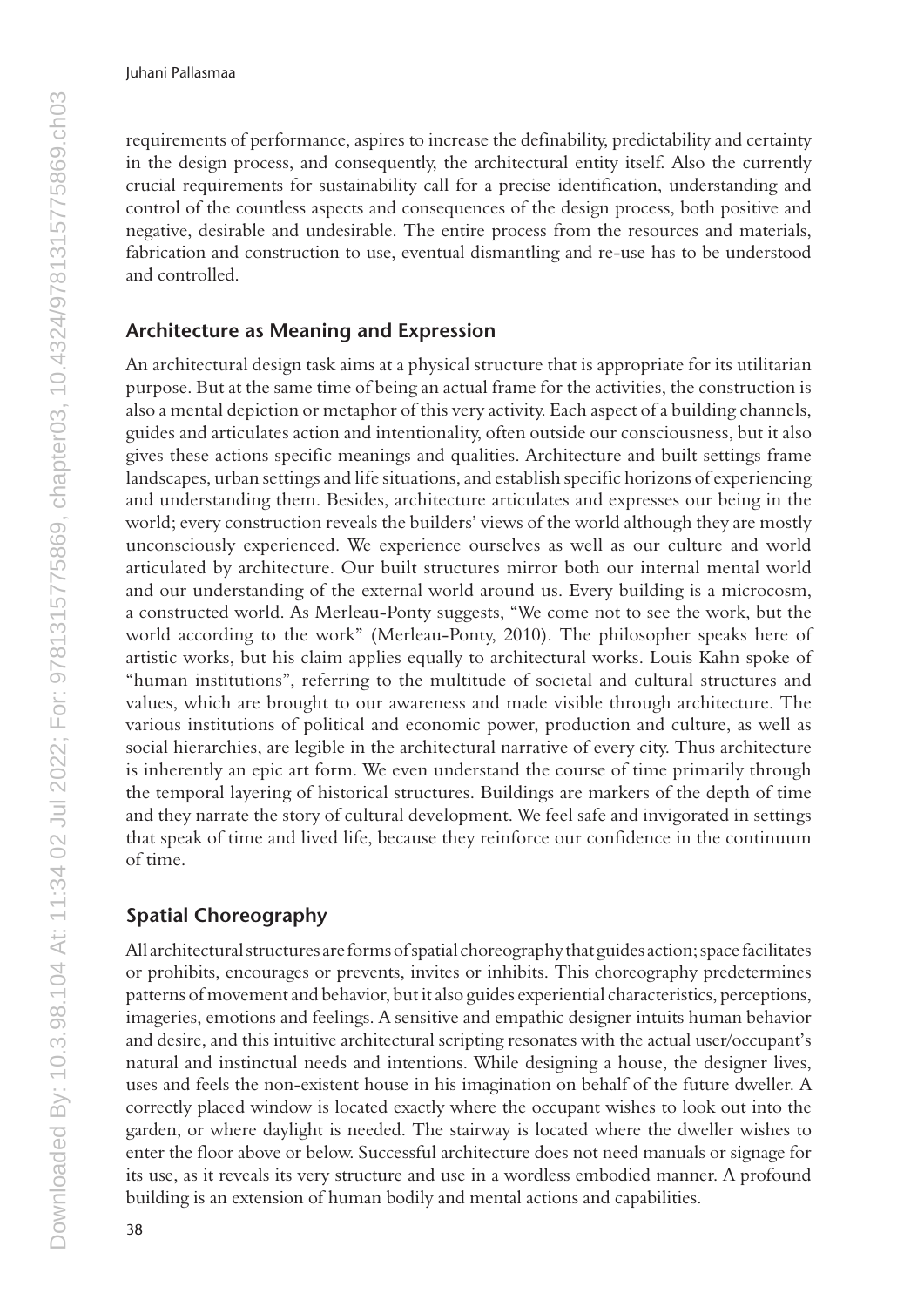Architectural spaces, configurations and details are always invitations to specific actions, and they are also promises of distinct human fulfillment. Instead of being nouns, true architectural encounters are verbs which invite and guide action. The door frame, or the door as an object is not the essence of the door. Opening the door, sensing its protective weight and passing through the doorway from one spatial realm to another, reveal the essence of the door, its very "door-ness," and turns the encounter into a genuine architectural experience. Similarly, a window opening and the window frame are not true essences of the window; looking through the window at a tree outside, or a distant mountain range, and permitting light to enter, reveal the "window-ness" of the architectural device, and turn this active participation into a true architectural experience. The essences of the door and the window lie in their mediating tasks. Architectural elements have their motifs in practicalities of life and action, but they also have their mental projections and meanings. Architectural images echo their primordial and historical origins and they articulate conventions by giving them new meanings. The floor, roof, wall, stairway, hearth/stove, bath/shower, table and the chair have similarly their origins, architectural essences and specific emotive charges. The table is usually seen as a mere furnishing item outside the realm of architecture, but the table, particularly the table for meals or important encounters, has a powerful mental role as a focusing center, which gathers the people together and represents the nourishing meal and the collectivity of the family or the party.

Architectural images arise from the acts of dwelling and celebration. The first imagery expresses and articulates the utility of the structure, whereas the latter concretizes its mythical, cultural and symbolic values. Philosopher Ludwig Wittgenstein (1889–1951) makes a significant argument: "Architecture immortalizes and glorifies something. Hence there can be no architecture where there is nothing to glorify" (Wittgenstein, 1998). As our quasi-rational and materialist culture deliberately eliminates higher metaphysical and mental meanings from construction, the question arises, is there anything in our materialist life style to celebrate and glorify?

# **Primary Meanings**

Ontologically, the floor is the first element of architecture. The floor invites us to stand up, or perhaps, to dance, or to place a table and a chair upright on this horizontal plane for a reunion or a meal. When Edmund Hillary was asked what was the most difficult moment in his first climb to the top of Mount Everest in 1953, his surprising answer was: to find a horizontal plane to set up the tent (Blomstedt, *c.* 1960). It is the horizontal plane that makes human life possible and horizontal planes in the landscape are frequently signs of human culture. The horizontality of the floor is also a powerful expression of its "floor-ness", whereas the roof creates a protective cover and shadow inviting us to calm down, feel safe, and rest under this protective gesture.

The stair is the heart of the house, the tireless muscle that keeps circulating inhabitants up and down between the floors of the house. But ascending and descending are not equal experiences. All ascension is eventually bound to lead to the heaven, whereas the ultimate end of all descent is the underworld. The primordial meanings of up and down as well as other spatial situations still carry an echo in our mental imagery. Sigmund Freud's and Carl G. Jung's dream symbolisms reveal these ultimate meanings of the stairway. It is crucial to understand that here we are not engaged with conventional symbolization, but the inherent and internal reactions arising from human embodiment, historicity and being in the world. Our embodied life situation gives specific and implicit meanings to spatial experiences, such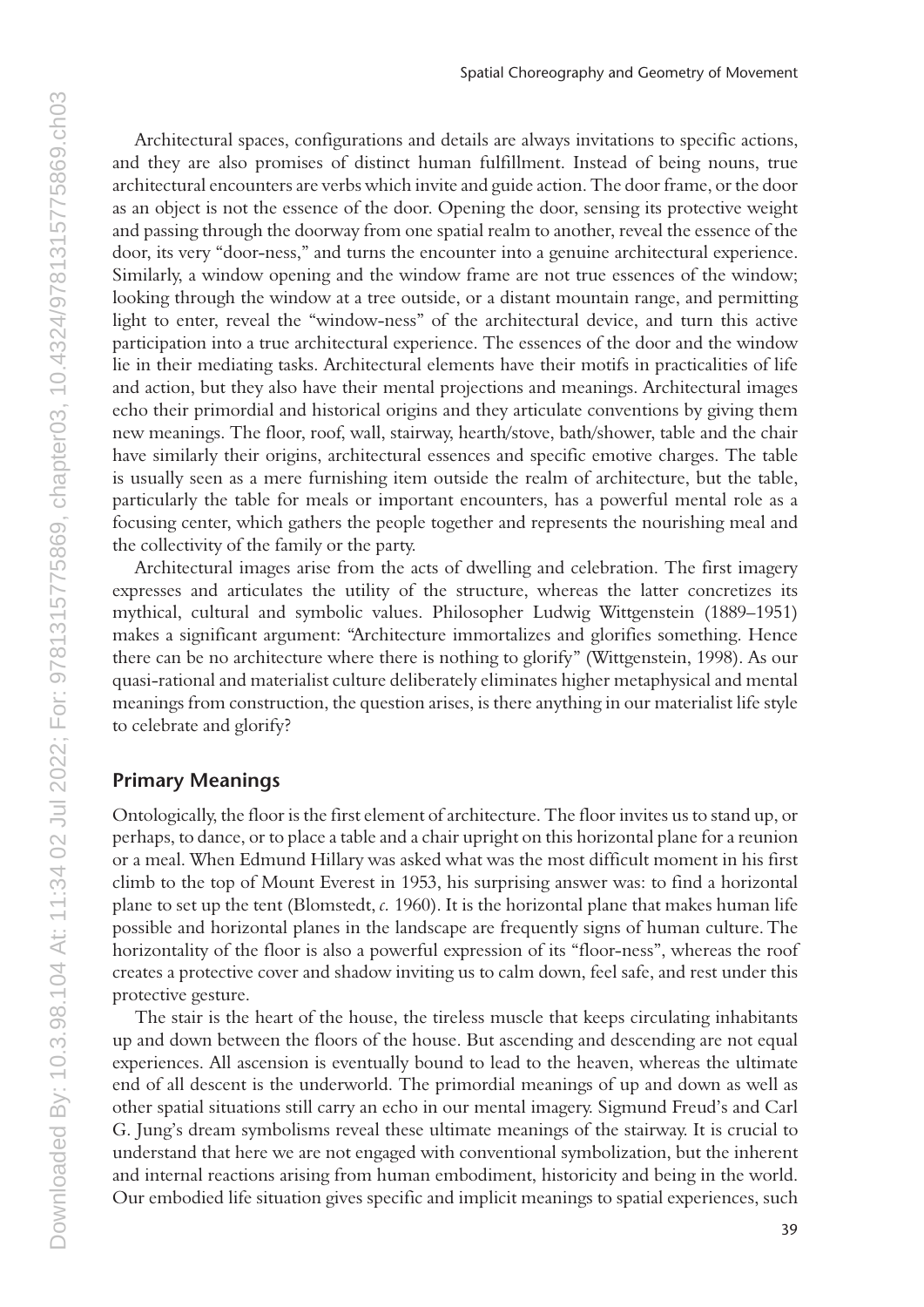as up and down, above and below, left and right, in front and behind, ascension and descent. Our existence in the world is structured by being integrated with the "flesh of the world," to use a notion of Merleau-Ponty (Merleau-Ponty, 1969).

The most powerful architectural experiences arise directly from our embodied way of existing. Such embodied meanings also have their inherent roles in the metaphoric meanings and structures of language, as Mark Johnson and George Lakoff have shown in their book *The Metaphors We Live By* (Johnson & Lakoff, 1980). Altogether, explicit symbols are cultural conventions and agreements, and they lack the innate emotive content and psychic power which could initiate and guide our emotions. Only reactions that arise from, or touch upon the primal, primordial and preconscious layers of our mind can release mental energies that move us deeply. They also help us to experience ourselves as whole and integrated beings.

One of the reasons why modern architecture has lost much of its expressive and emotional power, is surely that its "perceptual and experiential ingredients," or its "primary images," have lost their ontological identities and emotional charges; floor and roof have become identical horizontal planes, and the door and the window have turned into equal holes in the wall surface. The disappearance of the door and window frame have also decisively weakened their emotive impact. An automatically opening all-glass door does not project any emotive meaning, it expresses only instrumentalization and convenience. The obsession with comfort in modern life—today architecture is often identified with comfort—eradicates experiential meaning and turns life into a parody akin to Jacques Tati's cinematic portrayals of modernity. "Home has become mere horizontality," Gaston Bachelard laments (Bachelard, 1969), and he quotes Joe Bousquet's sad description of the modern man: "He is a man with only one story: he has his cellar in his attic" (Bachelard, 1969).

Another reason for the loss of meaning lies in the regrettable understanding of abstraction as a visual, stylistic and aesthetic quality instead of regarding it as an internal process of compression and condensation in the creative act. Artistic meaning is intensified through compressing meaning rather than reducing it. Constantin Brancusi, the master sculptor, states convincingly: "Simplicity is not an end in art, but one arrives at simplicity in spite of oneself, in approaching the real essence of things. Simplicity is at bottom complexity and one must be nourished on its essence to understand its significance" (Shanes, 1989).

Seamless functionality and perfect comfort are not self-evident aims in architecture. In his early Azuma House in Osaka (1975–1976) Tadao Ando (1941–) separates the living space and the bedroom of this tiny house by a courtyard obliging thus the inhabitants to cross the outdoor space several times every day in order to experience the climate and weather. He makes a significant comment on the dialectics of function and form: "I am interested in discovering what new life patterns can be extracted and developed from living under severe conditions [… ] I believe in removing architecture from function after ensuring the observation of functional basis. In other words, I like to see how far architecture can be removed from function. The significance of architecture is found in the distance between it and function" (Ando, 1982).

#### **Geometry of Movement**

Due to the nature of the processes of assembly, from which architectural structures arise, constructed spaces and forms are most often angular, as the inherent tectonic language of construction as well as furniture and other interior objects tend to be angular and rectangular. It is clear that human movement and action is hardly ever angular, and it follows flowing, fluid and continuous patterns. Movement and action has most often a dance-like smoothness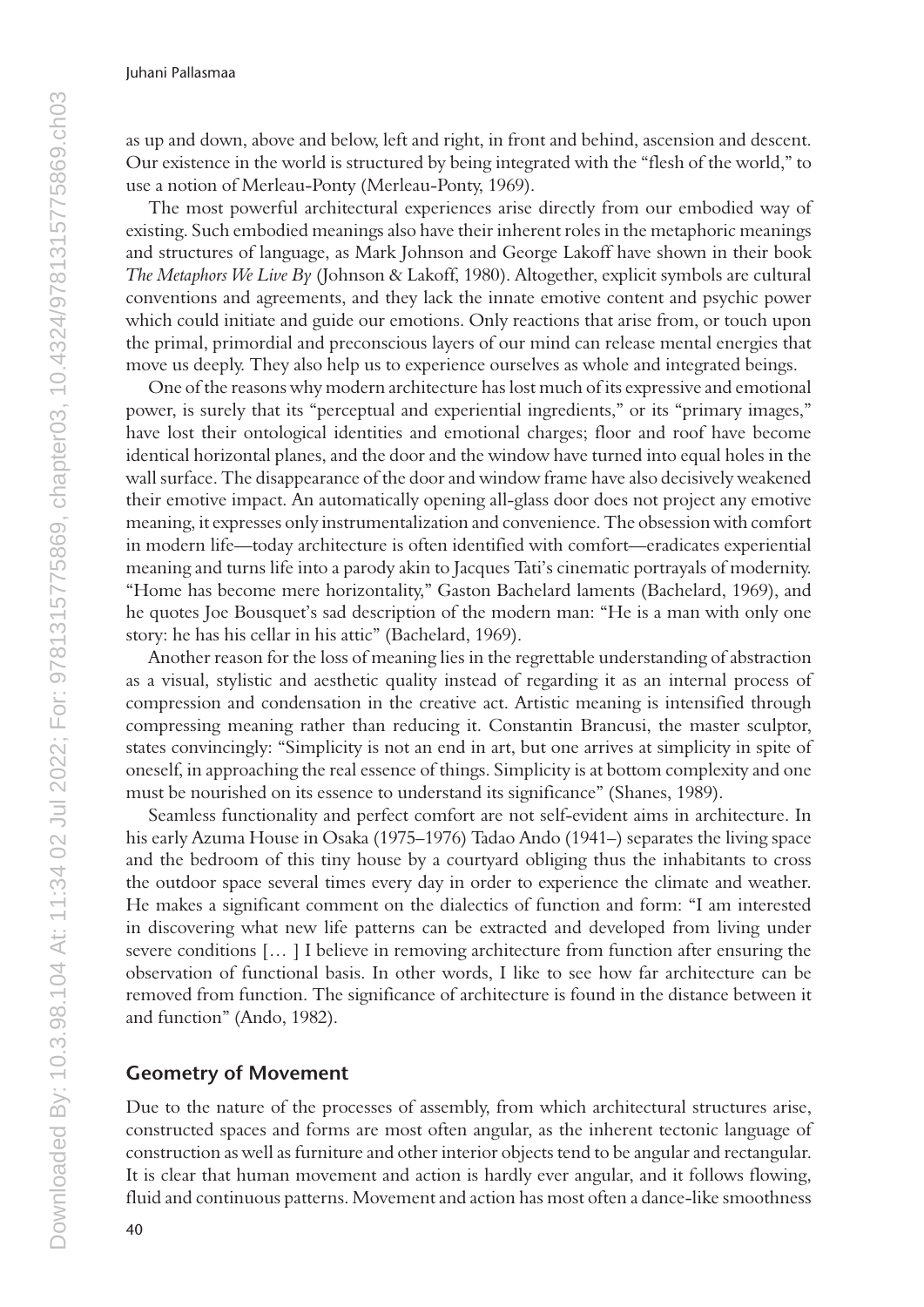and continuous pattern. In sensitive architecture this inherent conflict is turned into a positive contrast and friction. The spontaneous paths and rhythms of human movement are set in a positive tension with the angular and rigid boundaries of space. Contrary to hasty assumptions, human movement tends to lose some of its dynamic expressiveness when taking place in plastically molded spaces. This observation arises from the crucial significance of counterpoint in perceptual phenomena. Counterpoint is an essential perceptual and artistic device, which implies an expressive juxtaposition and dialogue between foreground and background, active and passive, plastic and planar, organic and geometric, container and contained.

The use of fluid, plastic and organicist forms, as in the case of the works of Antonio Gaudi, Hans Scharoun, Alvar Aalto, Frank Gehry, and Zaha Hadid has given rise to impressive spaces and forms, but this choice is stylistic and formal rather than motivated rationally by the fluidity of human movement and action. Today's computerized and computational design methods, as well as new technologies of construction have given rise to increasingly fluid and continuous spaces, forms and surfaces. Complexly plastic and organicist forms have even turned into a contemporary fashion, which is often associated with artistic radicality and the notion of the avant-garde. However, fluid spaces and shapes tend to strengthen the perceptual reading of a singular, continuous object or space, and this is bound to weaken the counterpoint of spatial and formal units, scales and details. Geometry and form, space and action, structure and construction, entity and detail, are essential dualities of architecture and they have their own internal logic and dialectics. It needs to be reminded that architectural constructions are not abstractions as they derive from and communicate with the users in their embodied and bio-cultural essence. Architecture is fundamentally a specific existential and aesthetic articulation and expression of our being in the world.

#### **Empathic Design**

A significant aspect of design, which is regrettably rarely talked about or taught in architecture schools, is the designer's capacity for empathy. As I studied architecture at the Helsinki University of Technology in the late 1950s and early 1960s, my professor and mentor Aulis Blomstedt (1906–1979) used to say in his lectures: "For an architect, the capacity to imagine human situations is more significant than the gift of fantasizing spaces" (Blomstedt, *c.* 1960). As an experienced architect he contrasted human interactions and architectural space, the experiential essence of space and its formal or aesthetic qualities. A direct aesthetic preoccupation tends to result in purely visual and often somewhat sentimental aesthetic quality, whereas true and mysterious beauty arises from other concerns and aspirations. Beauty should not be turned into a conscious aim in design; it usually arises unintentionally from a fully resolved entity. Joseph Brodsky even criticizes *Cantos* by Ezra Pound, another great poet, for his tendency to aim at beauty: "[…H]e hadn't realized that beauty can't be targeted, that it is always a by-product of other, often very ordinary pursuits" (Brodsky, 1992).

It is helpful to make a distinction between formal or projective imagination, on the one hand, and empathic imagination, on the other, in the design process. The first is capable of imagining a geometric shape, or a topological configuration in space, whereas the latter is also capable of imagining its perceptual, experiential, emotional, and mental impact. The first imagines the object itself, whereas the latter imagines it as a lived experience. The limited projective imagination tends to lead to formalism, whereas empathic imagination is capable of operating with form, material, texture, illumination, and human situations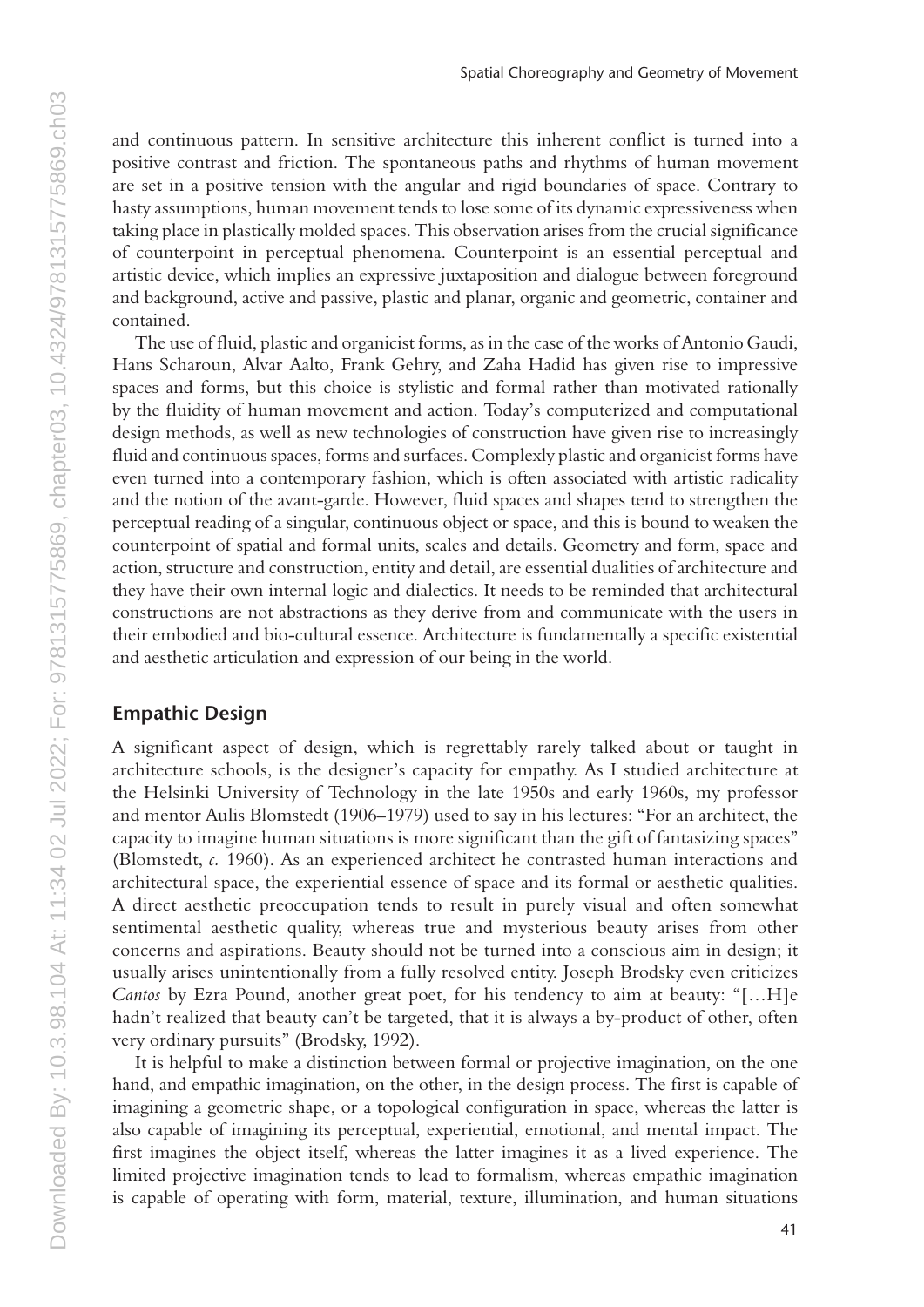as lived realities in imaginative space. To imagine real life situations seems to be difficult for human imagination. "The composite city of your subconscious […] is empty because for an imagination it is easier to conjure architecture than human beings," Brodsky (1995) argues. This seems to be often the case in architectural design; contemporary buildings are frequently formalist exercises that exclude life. Yet, writers, theater directors and filmmakers imagine vivacious life situations and human interactions. This capacity, in fact, is the very core of their art. The fact that the imagination of architects seems to focus on buildings as physical objects rather than the life taking place in them, may largely arise from the traditionally exclusive visual emphasis in the art of architecture. "Why is it that architecture and architects, unlike film and filmmakers, are so little interested in people during the design process? Why are they so theoretical, so distant from life in general?", the Dutch filmmaker Jan Vrijman asks provocatively (Vrijman, 1994). Are the limitations of imagination of the real life situations in architectural design also a consequence of the overly heavy burden of rational criteria extending from legal issues, regulations, and standards to logistical and technical complexities? Isn't architecture forced to become increasingly a problem-solving task rather than an existential and poetic exploration?

## **Designing for the Other**

It seems to be a common assumption, that the architect imagines the reality of his/her project on behalf of the client, or the unknown other. I believe, however, that we can only imagine and sense our own feelings, and consequently, the designer has to internalize the client or the other and feel the impact of the imagined structures through him/herself in the momentarily adapted role of the other. The inevitable conclusion of this is that a responsible designer has to design the object or building for himself in the internalized role of the future user, and hand the completed work as a gift to the real occupant in the end of the process. I wish to suggest that profound architecture is always a gift, as it materializes ideals, intentions and dreams, which did not consciously exist before they became thematized and materialized in the building itself through the creative process. A profound building always achieves more than it has been expected to do.

Paul Valéry, the poet, makes a beautiful remark on the architect's sense of empathy in one of his dialogues. In the dialogue *Eupalinos, or The Architect,* Phaedrus describes the care by which Eupalinos proceeded in his design process:

He gave a like care to all the sensitive points of the building. You would have thought that it was his own body he was tending … But all these delicate devices were as nothing compared to those which he employed when he elaborated the emotions and vibrations of the soul of the future beholder of his work.

(Valéry, 1956)

Later Eupalinos confesses, "My temple must move men as they are moved by their beloved" (Valéry, 1956). As in an affectionate human relationship, a significant architectural space stimulates and strengthens our most subtle and humane qualities.

Although we believe to be rational beings with a scientific world view, we continue to live mentally in an animistic world, and we feel the emotive essences of things and objects, as if we were dealing with other living beings. "Be like me," is the call of every poem, as Joseph Brodsky suggests (Brodsky, 1997). The recent neurological invention of mirror neurons helps us to understand how we are able to feel the emotions of another individual,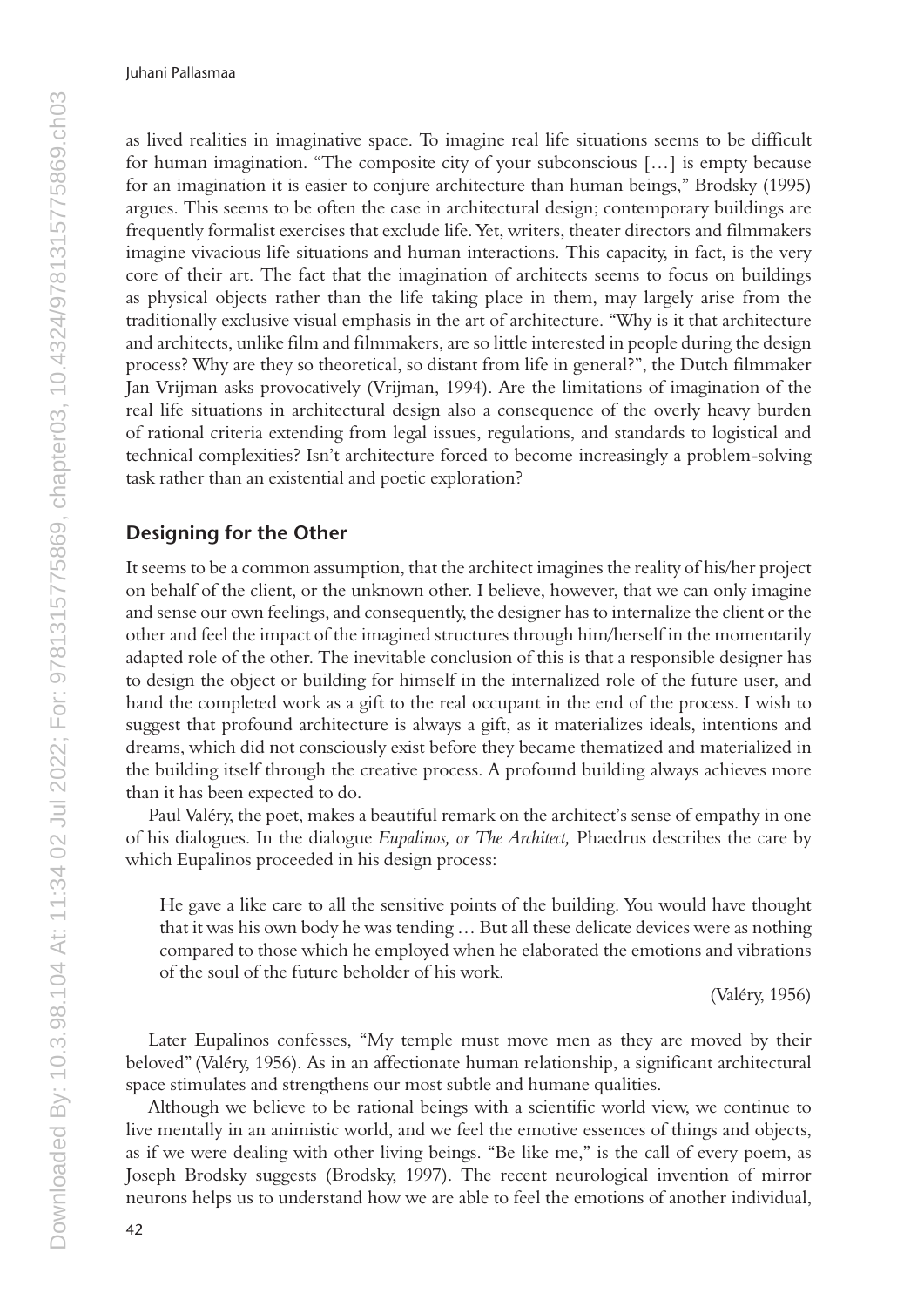and to experience deep emotion and existential meaningfulness when listening to music, contemplating an abstract painting, or confronting a profound piece of architecture. Indeed, great works of art and architecture enable us to experience emotions and feelings, which we would not be able to feel ourselves alone, and great architecture makes us more sensitive and responsible human beings.

During the past two decades, we have been living in the era of unforeseen architectural hubris and euphoria. The computerized methods of design and construction have made almost any imaginable structure and shape practically possible. At the same time, however, architecture has increasingly become an autonomous realm of formal and technical imagination and invention without connections with traditions, human bio-historical essence, or the realities of place and culture. My firm belief is that today architecture needs to be reconnected with its own origins and limits as well as the natural boundaries of human experience and feeling.

The responsibility of the architect is too wide and deep to justify an architecture that only aims at enticing imagery and the architect's self-expression. Fred Gage, neurobiologist and geneticist, makes clear the significance of the architect's work:

While the brain controls our behaviour and genes control the blueprint for the design and structure of the brain, the environment can modulate the function of genes and, ultimately, the structure of our brain. Changes in the environment change the brain, and therefore they change our behaviour. In planning the environments in which we live, architectural design changes our brain and behaviour.

(Gage, 2015)

## **References**

- Aalto, A. (1997a). Art and Technology. In Göran Schildt (Ed.), *Alvar Aalto In His Own Word*s. Helsinki, Finland: Otava Publishing Company, 174.
- Aalto, A. (1997b). Rationalism and Man. In Göran Schildt, (Ed.), *Alvar Aalto in His Own Words,* Helsinki, Finland: Otava Publishing Company, 92.
- Ando, T. (1982 May). The Emotionally Made Architectural Spaces of Tadao Ando, *The Japan Architect*, 9.

Bachelard, G. (1969). *The Poetics of Space.* Boston: Beacon Press, 27

- Banham, R. (1965, April). The Home is Not a House, *Art in America*, Vol. 53, 70–79.
- Blomstedt, A. (c.1960). Memorized quote from a lecture at The Helsinki University of Technology.
- Brodsky, J. (1992). *Watermark.* London: Penguin Books, 70.
- Brodsky, J. (1995). A Place as Good as Any, *On Grief and Reason* New York: Farrar, Straus and Giroux, 38, and 43
- Brodsky, J. (1997). An Immodest Proposal, *On Grief and Reason.* New York: Farrar, Straus and Giroux, 206.
- Gage, F. (2015). Neuroscience and Architecture, as quoted in Melissa Farling, From Intuition to Immersion, *Mind in Architecture,* Sarah Robinson and Juhani Pallasmaa (Eds). Cambridge, MA: MIT Press, 183.
- Johnson, M., & Lakoff, G. (1980). *The Metaphors We Live By*. Chicago, IL: The University of Chicago Press.
- Merleau-Ponty, M. (1969). In C. Lefort (Ed.), *The Intertwining—The Chiasm: The Visible and the Invisible*. Evanston, IL: Northwestern University Press.
- Merleau-Ponty, M. (2010). As quoted in Iain McGilchrist, *The Master and His Emissary: The Divided Brain and the Making of the Western World.* New Haven, CT and London: Yale University Press, 409.